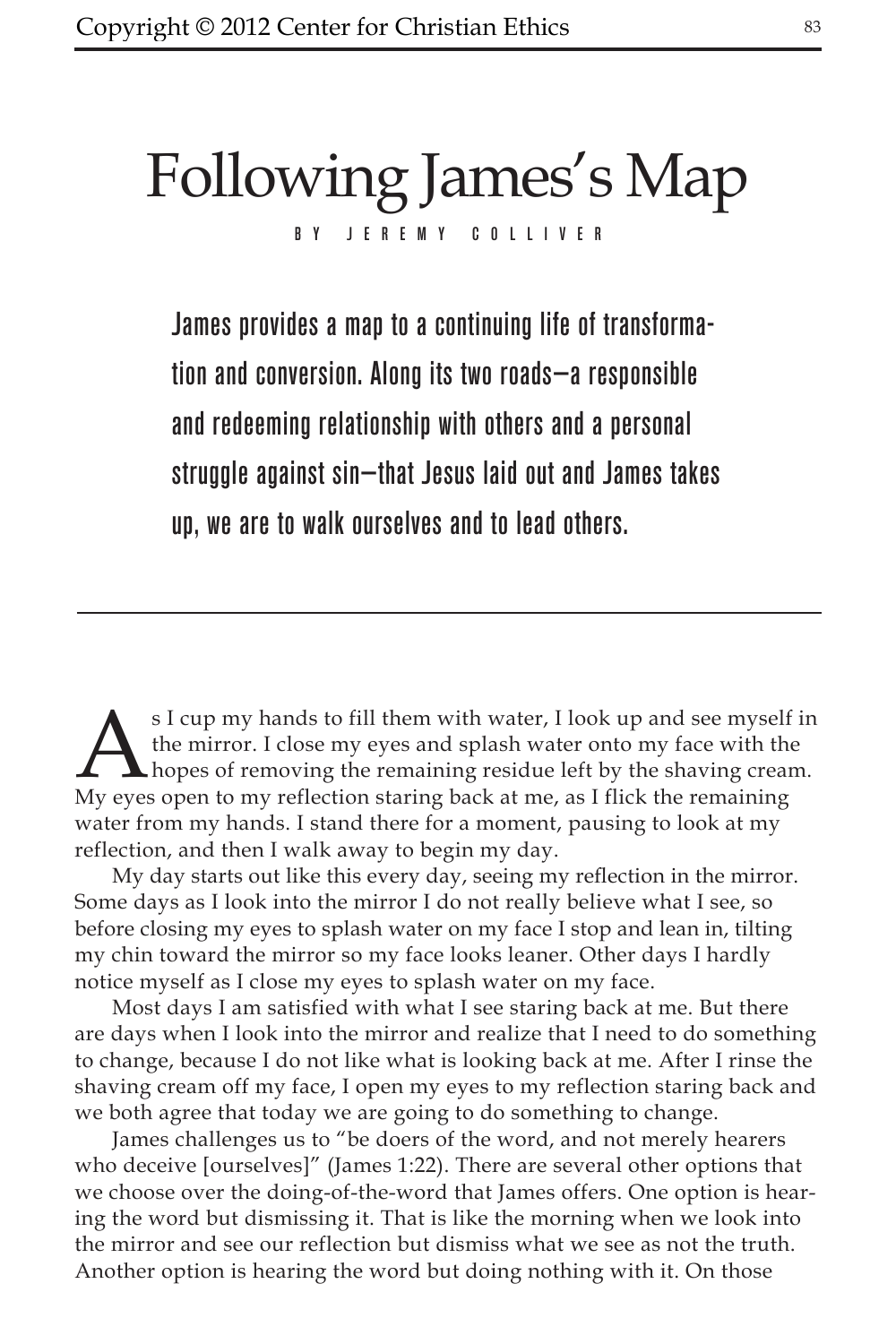mornings we simply look into the mirror and hardly notice ourselves as we go about our daily business. A third option is hearing, but being satisfied with just being able to hear. It is like those mornings when we look into the mirror to see our reflection and are satisfied that we are still here! The final option is hearing the word and doing something about it. These are

Faithfulness in the epistle of James does not stop with a profession of faith, but is a ticket to a life of continued transformation and conversion. Traveling down this path, of course, is not equivalent to religious busyness.

the mornings when we look at ourselves in the mirror and not only decide to do something, but walk out of the room and actually do it.

I am a minister with students, so I think about these options not only in terms of my own pilgrimage but also in relation to the formation of my students' discipleship. Those days of actually doing something about what we see in the mirror are the

kind of mornings I want to have and want my students to have every day. I want to join them in hearing the word and then doing something with it.

### noticing the map

Too often in my line of work, ministering with students through the conversion process is reduced simply to how the word is shared. We focus on getting students to at least notice the word. We spend huge amounts of time, money, and other resources on transposing rich Bible passages into 140-character tweets, setting them to the newest flavor of music, printing them with retro or urban fonts to garner more attention, and even replacing them with catchier slick images. James does not discourage the hearing of the word, but he warns about merely hearing the word and not doing anything with it. Those of us who minister with students should see this huge, neon-glowing sign that James has placed before us: "STOP! Don't merely hear this!" Why do many of us run through this stop sign? Because rushing to embrace the next cultural fad in which we wrap the word for presenting to our students is the easy part. Maybe our students dismiss, do nothing with, or are satisfied with simply hearing the word because that is all that we focus on and expect them to do.

If we do not run carelessly through the stop sign that James has placed in the text, perhaps we will notice another neon-glowing sign he placed next to it—"Do this!" This is how to not merely hear the word but be a doer of the word: "Religion that is pure and undefiled before God, the Father, is this: to care for the orphans and widows in their distress, and to keep oneself unstained by the world" (James 1:27).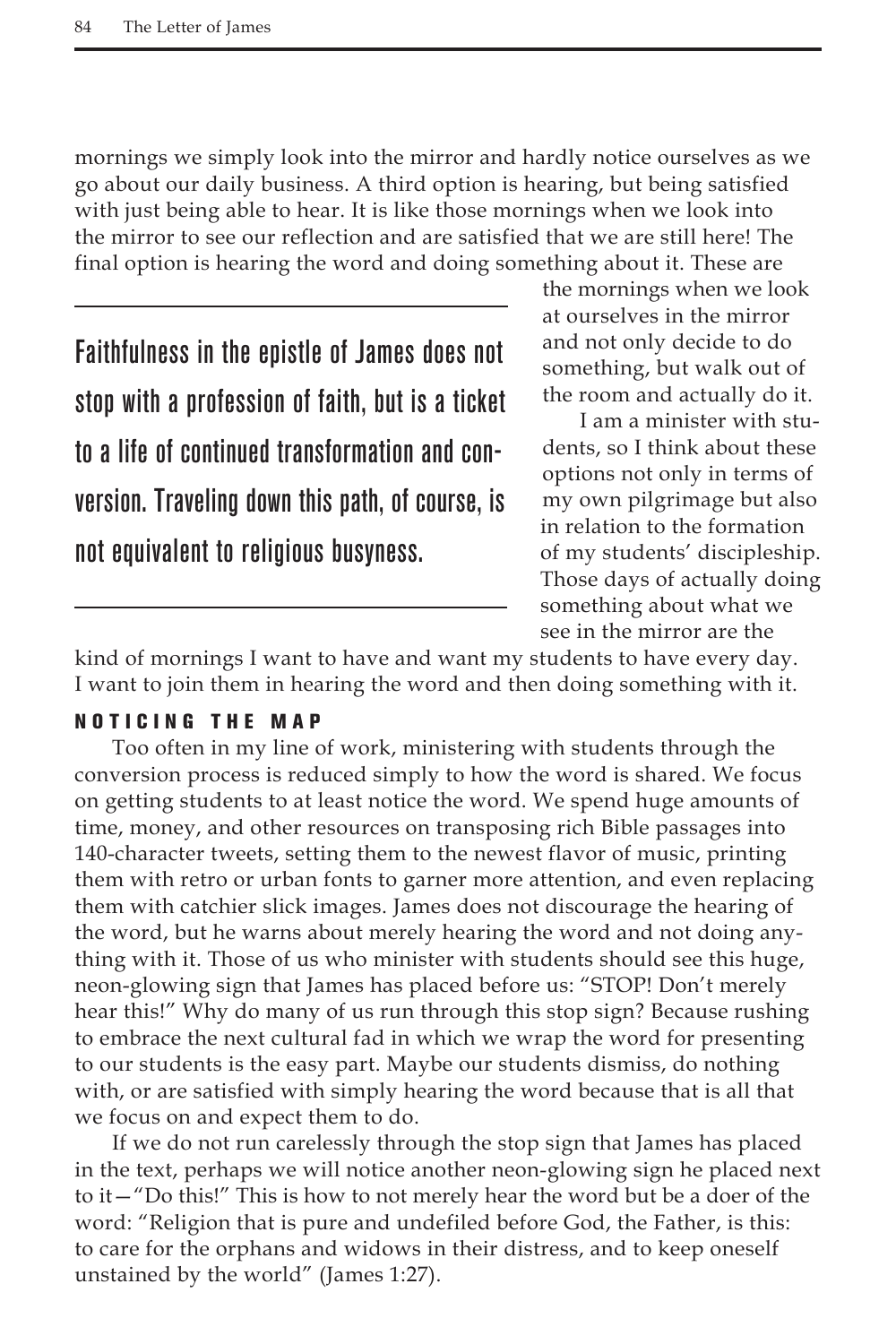With this sign James provides a map that will lead to a continuing life of transformation and conversion. The map has two roads that sometimes run parallel, sometimes cross paths, and sometimes seem to run separate ways in our lives: those roads are a responsible and redeeming relationship with others and a personal struggle against sin.<sup>1</sup> Following this map, it is along these two roads, which Jesus laid out and James takes up, that we are to walk ourselves and to lead others.

## TAKING THE PERSONAL PATH

Early along this journey we come to an important point that many have mistaken for the very end of the road: it is the time of much rejoicing and celebrating when a person makes a profession of faith and the sacrament of baptism is performed. In a simple "dunk and done" theology we dry baptismal candidates off, pat them on the back, and wish them the best of luck. Granted, we have done something with the word, but James does not want us to use a profession of faith as a "refuge from ethical responsibility."2 Faithfulness does not stop with a profession of faith, but is a ticket to a life of continued transformation and conversion.

Continuing to travel down this path of "religion that is pure and undefiled before God," of course, is not equivalent to religious busyness. Some youth today are encouraged by their parents and leaders or self-propelled into "doing" lots of church things, but they remain deceived about themselves. In a culture where everything is here and now, they may be looking to get in, get out, and be on their way. They have learned the vocabulary that is needed and actions that are to be performed to be really active, but may really be running in place. They are merely checking things off their spiritual "to do" list.

We must help them understand that doing church activities is not the life of faith, but it can lead to a life of faith. In addition to the doing there must be some fruit that comes, or all the doing is just another check on the list. Only when their actions flow from love of God and others will they see the fruit of the Spirit—"love, joy, peace, patience, kindness, generosity, faithfulness, gentleness, and self-control" (Galatians 5:22-23)—blossom and grow from their doings.

#### WALKING THE PATH WITH OTHERS

Students crave community, so it is beneficial that they will meet many fellow travelers on the path. James highlights some of these fellow travelers "in their distress" and calls us to join in community with them. Students know a lot about social connection—they can follow someone on Twitter or friend them on Facebook—but being connected to others does not mean being in community with them. James calls for us to be present in the life of another person. That is why ministries for students must structure time for them to share life together—by eating together, being in one another's homes, and supporting one another at competitions.